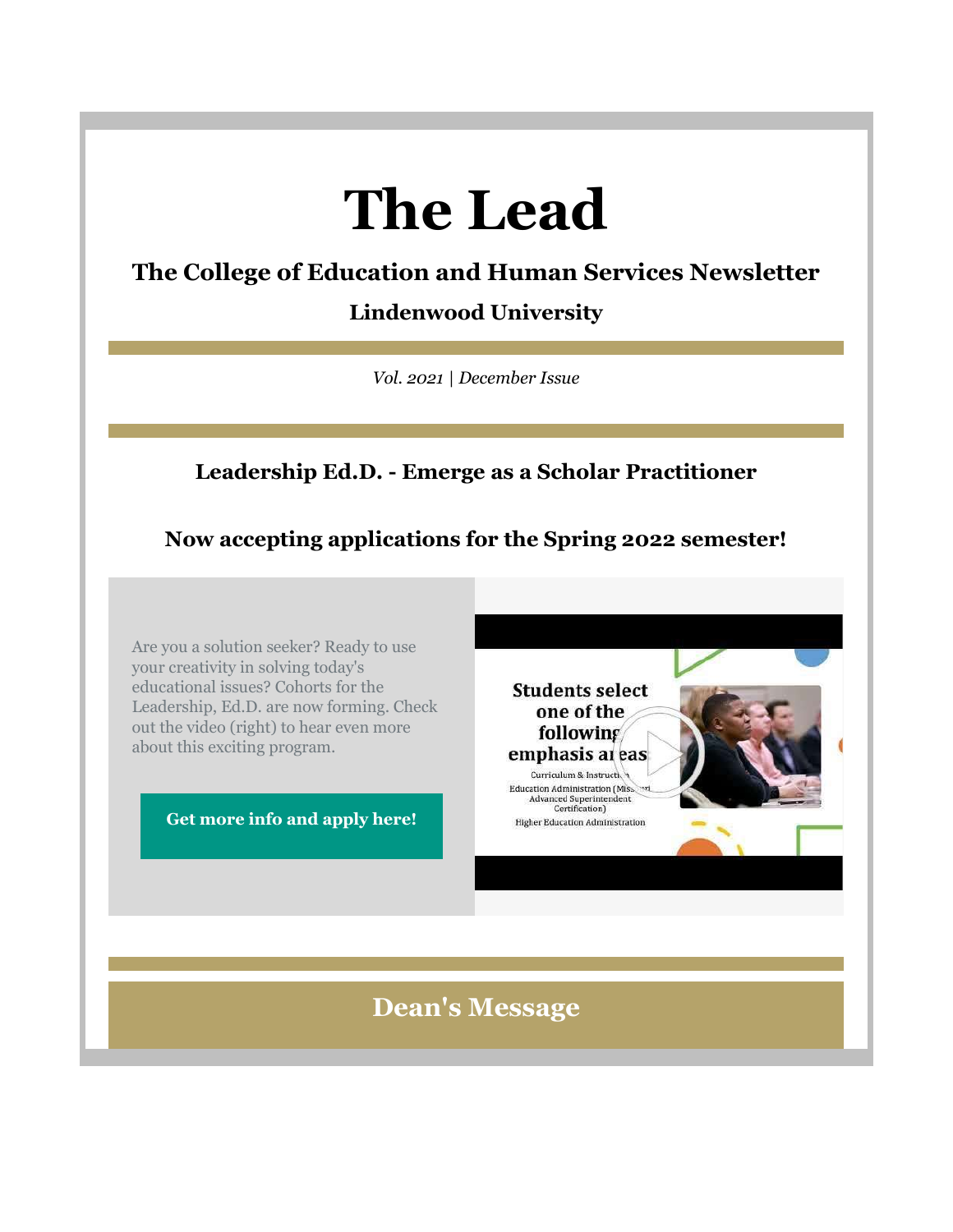#### Hello everyone,

It is hard to believe that this is the last issue of The Lead for 2021. While it has been a challenging year it has also been one of growth, insight, and innovation. The COEHS faculty and staff continue to ensure the quality and relevance of our programs and our students. Both graduate and undergraduate students, regularly demonstrate their enthusiasm for and commitment to their professional preparation. You will see in this issue of the COEHS Newsletter, as you have in the past, the accomplishments of our faculty, students, and importantly, the demonstrated sense of community and camaraderie that we all value.



I hope you enjoy this December version of The Lead. As always, we welcome your feedback.

Very best,

Standarf All fflet

Anthony Scheffler, Ph.D. Dean, Lindenwood College of Education

## **Featured Stories**

#### **Meet Our Newest Lion!**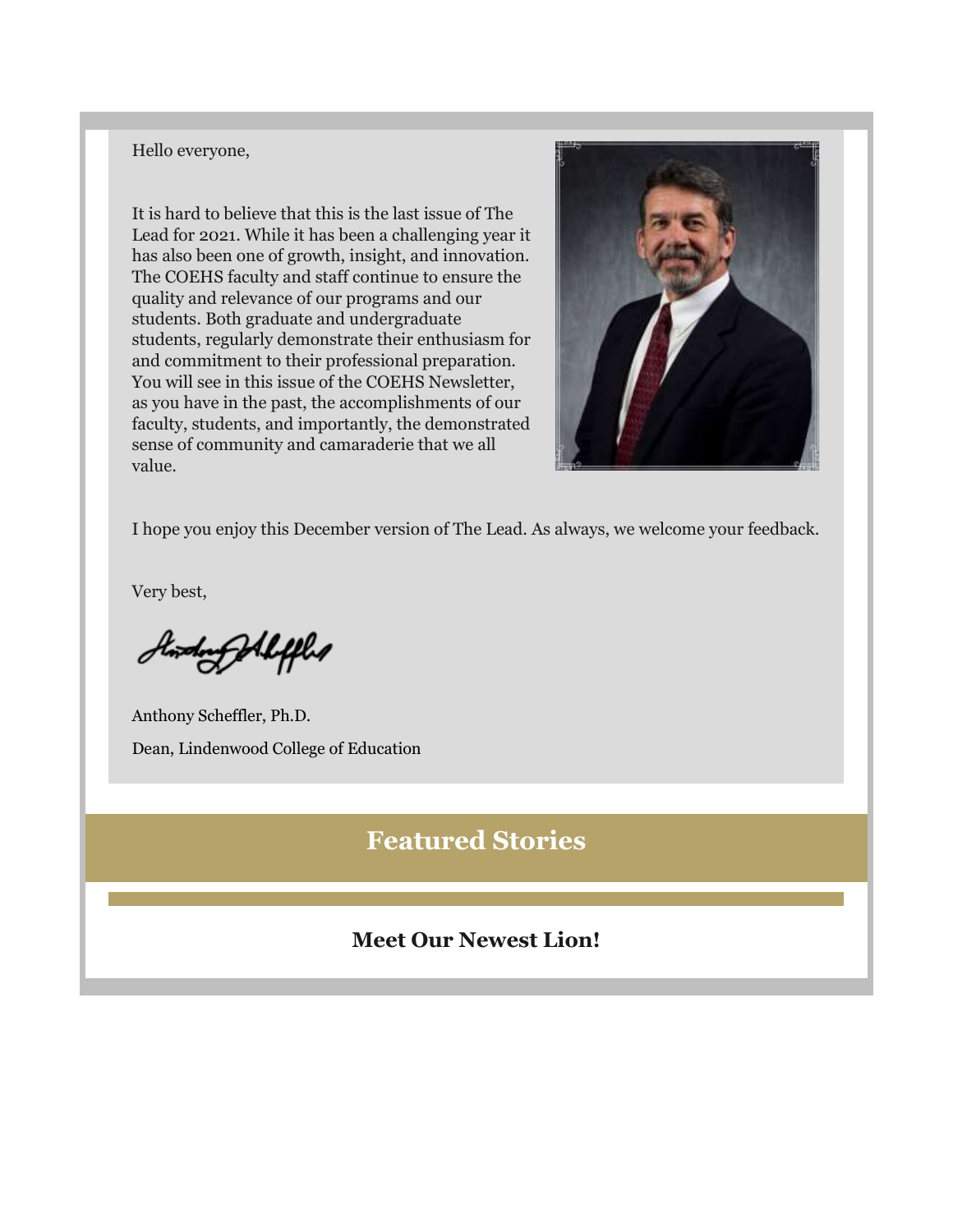Meet Murphy, the College of Education and Human Services' newest Lion. Murphy is known for his ability to alleviate homesickness and soothe anxious students passing through Roemer Hall, where his owner, Dr. Emilie Johnson, has her office. Murphy's favorite LU events are attending his Freshmen Seminar class on Thursdays, football games, Future Lions Day, Sigma Sigma Sigma dance rehearsals, and getting hugs from everyone he meets on campus!

# **College of Education and Human Services Supports Future Lions Day!**





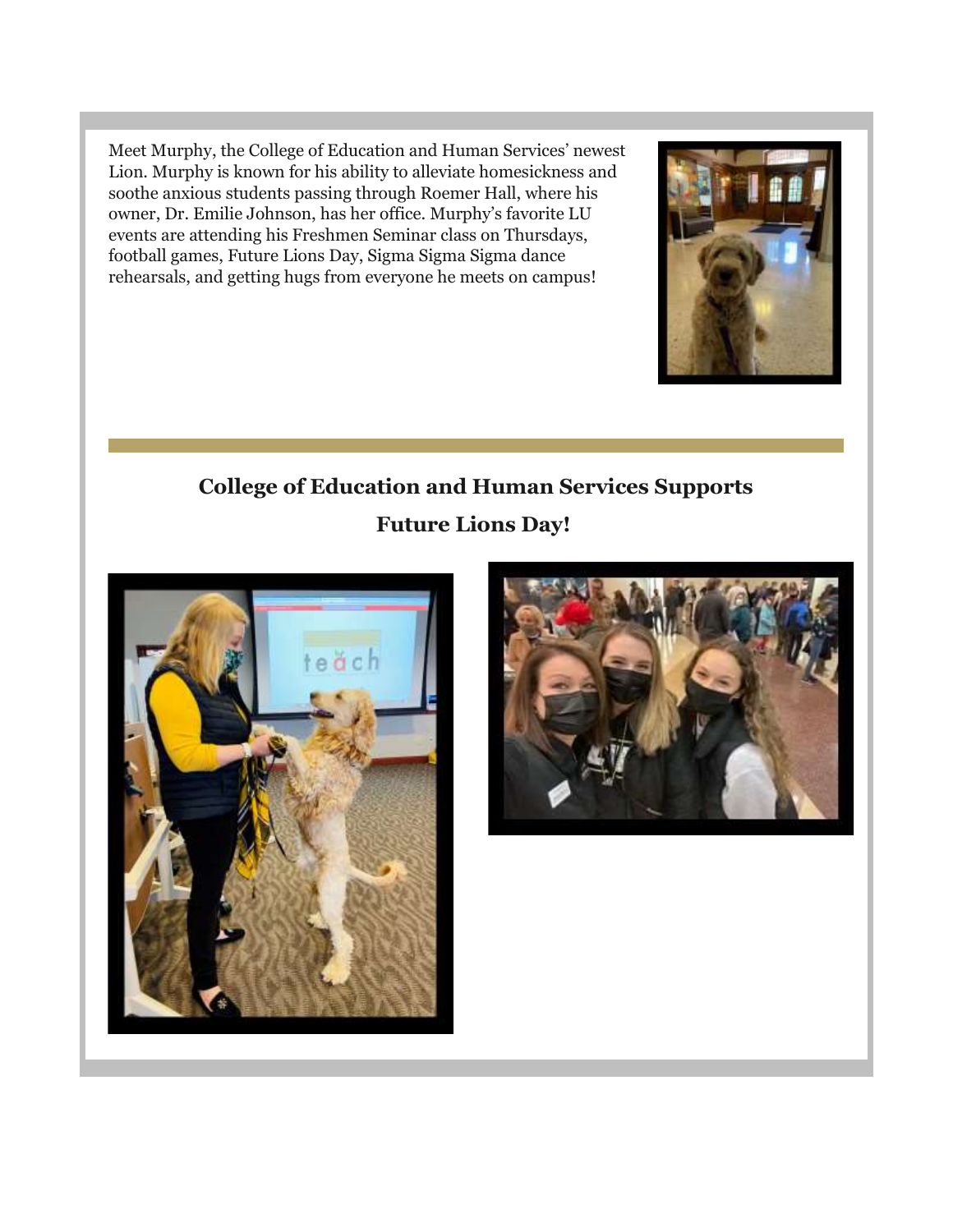Our COEHS participated in Lindenwood's Future Lions Day on November 13, 2021, with great success! Each year, Lindenwood University hosts Future Lions Day to open up our campus to potential students and families providing them the opportunity to experience a day in the life of a Lion! The COEHS welcomed both future teachers and future social workers showcasing all the best our programs offer. The day began with a Welcome Session and Table walk with our table providing valuable information and one on one discussion on what our programs have to offer. Dr. Amanda Aldridge, Dr. Holly Karraker, Dr. Jill Hutcheson and Dr. Ronda Cypret-Mahach enjoyed great conversation with visiting students and families during the morning event.

Participants then broke out to visit with the college of their choice and our COEHS had a fantastic showing providing visiting students and families an exceptional look inside our programs! Our Initial Teacher Education Faculty Showcase opened with comments from Dr. Anthony Scheffler and Dr. Jill Hutcheson, followed by Dr. Emilie Johnson who welcomed our visitors with a fun Rock, Paper, Scissors tournament and a warm introduction to Murphy Lion! Master Teacher, Cam Newman gave participants a look inside our Camp Read A Lot experience and discussed the quality practicums we offer during our programs. Dr. Amanda Aldridge completed the Faculty Showcase with a look inside the valuable internship opportunity LindenTeach can provide and culminating capstone. Ms. Justine Adler, one of our current students, provided a glimpse into the student experience as she shared her personal story of Student Teaching.

Visitors demonstrated great enthusiasm for our programs!

#### **MO Association of Rural Education (MARE)**

# **Missouri Association** of Rural Education

Our goal is to work in cooperation with all other education organizations, but our programs and effort will be designed to meet the specific needs of schools in rural Missouri.

MARE is now accepting scholarship applications for the Rural Missouri Scholarship which will be awarded to between 15 and 20 Missouri Students who intend to teach in a rural school system. The scholarships are \$1,000 each. Students can apply for this scholarship at **[www.moare.com](https://nam04.safelinks.protection.outlook.com/?url=https%3A%2F%2Fr20.rs6.net%2Ftn.jsp%3Ff%3D001SjJg_D1Z8no8VH2uCZyK-h_yIynD_nOWVaTwDnAvK4Yt_smjaBwbD0EpF3t2AOWZt6LqyyE4ongTtUfqsJz1uXL2RCVsYUBOGJqocfXwTVfY-JiSc-dKtbOSSh3lFuVEiMLYxZcUcto%3D%26c%3DZR8dVMv5A-1On4NQOYUFYNNm_t91tCqMjgXDwxJU4_9wtxmerGE_9A%3D%3D%26ch%3DtV0Y9jwOp_JSKyglb5NHWHd-7LPLZ4nXewdhMbDQL_KXvrT-Jbu32g%3D%3D&data=04%7C01%7Cphuffman%40lindenwood.edu%7C926cc78d28ec432c0e8308d9b4ec5351%7C3d72f08e540a4c68905d9e69c4d9c61e%7C1%7C0%7C637739749387303864%7CUnknown%7CTWFpbGZsb3d8eyJWIjoiMC4wLjAwMDAiLCJQIjoiV2luMzIiLCJBTiI6Ik1haWwiLCJXVCI6Mn0%3D%7C3000&sdata=y79gv220ihv9gjXYNey9JqiohcwaGQNBuGx6%2Fzmm1%2Fs%3D&reserved=0)**. The deadline for applying is April 1, 2022.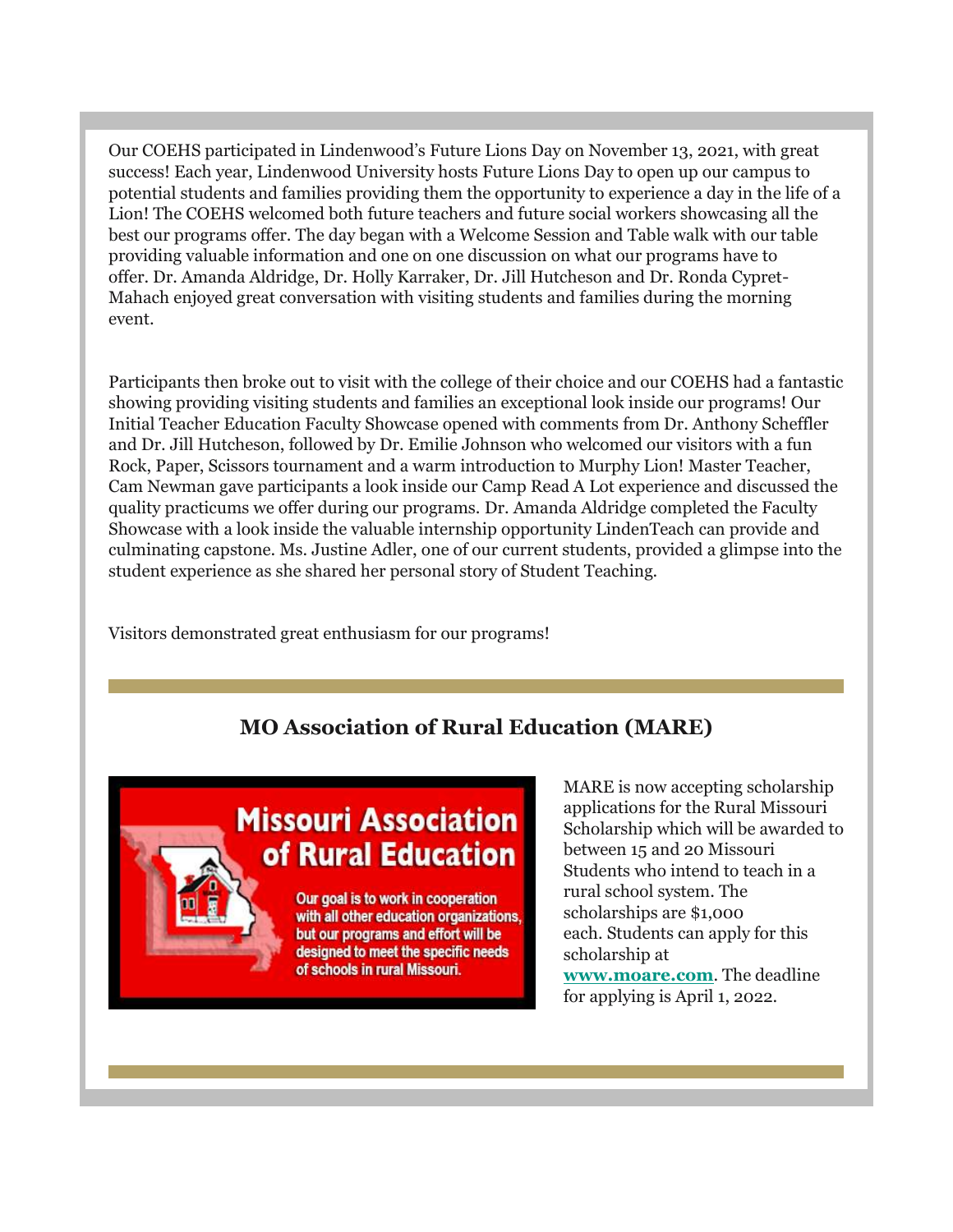## **COEHS' Student Worker Stars in Lindenwood's Theatre Production: Intimate Apparel**



Lindenwood's Theatre production of Intimate Apparel stars Cierre Wesley, Administrative Assistant for the College of Education and Human Services' main office as the main character, Esther.

Abstract for the show is as follows: The time is 1905, the place New York City, where Esther, a black seamstress, lives in a boarding house for women and sews intimate apparel for clients who range from wealthy white patrons to prostitutes. One by one, the other denizens of the boarding house marry and move away, but Esther remains, lonely and longing for a husband and a future. She begins to receive beautiful letters from a lonesome Caribbean man named George who is working on the Panama Canal. Over time the correspondence becomes increasingly intimate until George persuades her that they should marry, sight unseen. Meanwhile, Esther's heart seems to lie with the Hasidic shopkeeper from whom she buys cloth, and his heart with her, but the impossibility of the match is obvious to them

both, and Esther consents to marry George. When George arrives in New York, however, he turns out not to be the man his letters painted him to be. Esther is determined to use her gifted hands and her sewing machine to refashion her dreams and make them anew from the whole cloth of her life's experiences.

More photos can be found below and on the Lindenwood's theatre Instagram: **Lindenwood\_Theatre**

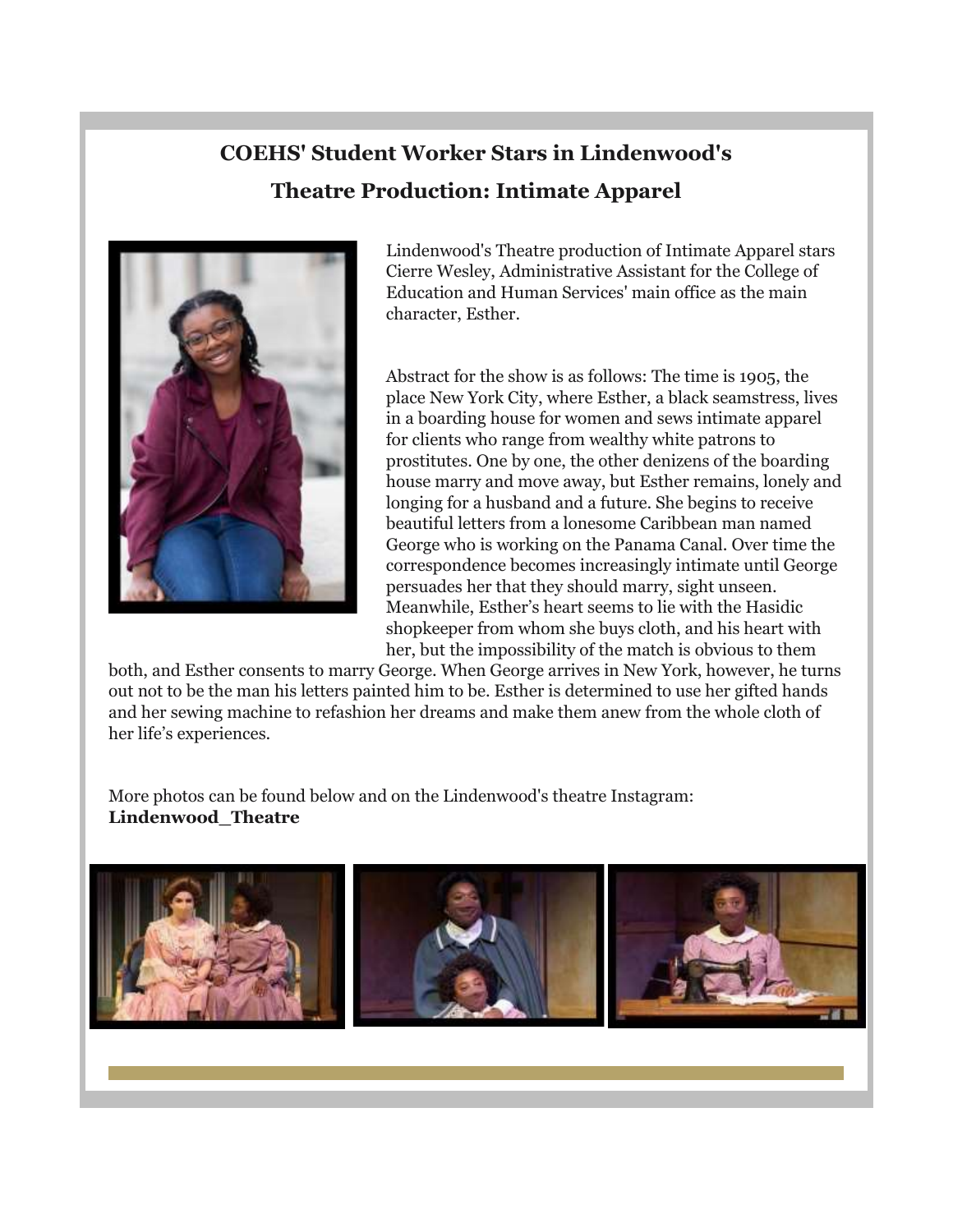## **New York City Marathon Completed by the COEHS Fall'21 Teacher Candidate**



Meghan Glogoza, Teacher Candidate Fall 2021 just completed the New York City Marathon WHILE she's student teaching.

The following is a statement from Meghan: "I had the opportunity to run in the New City Marathon with around 30,000 other runners all over the world and finished in a time of 4 hours & 26 minutes. In this marathon, we ran 26.2 miles through all five boroughs of New York: Staten Island, Brooklyn, The Bronx, Queens, and Manhattan. After numerous times running half-marathons across the nation, I made the jump to the full marathon and will never look back. I'm now planning what the next marathon on my list will be!"

## **COEHS, Academic, Retention & Certification Center**

#### **COEHS Caught You Caring Award | Dr. Moore**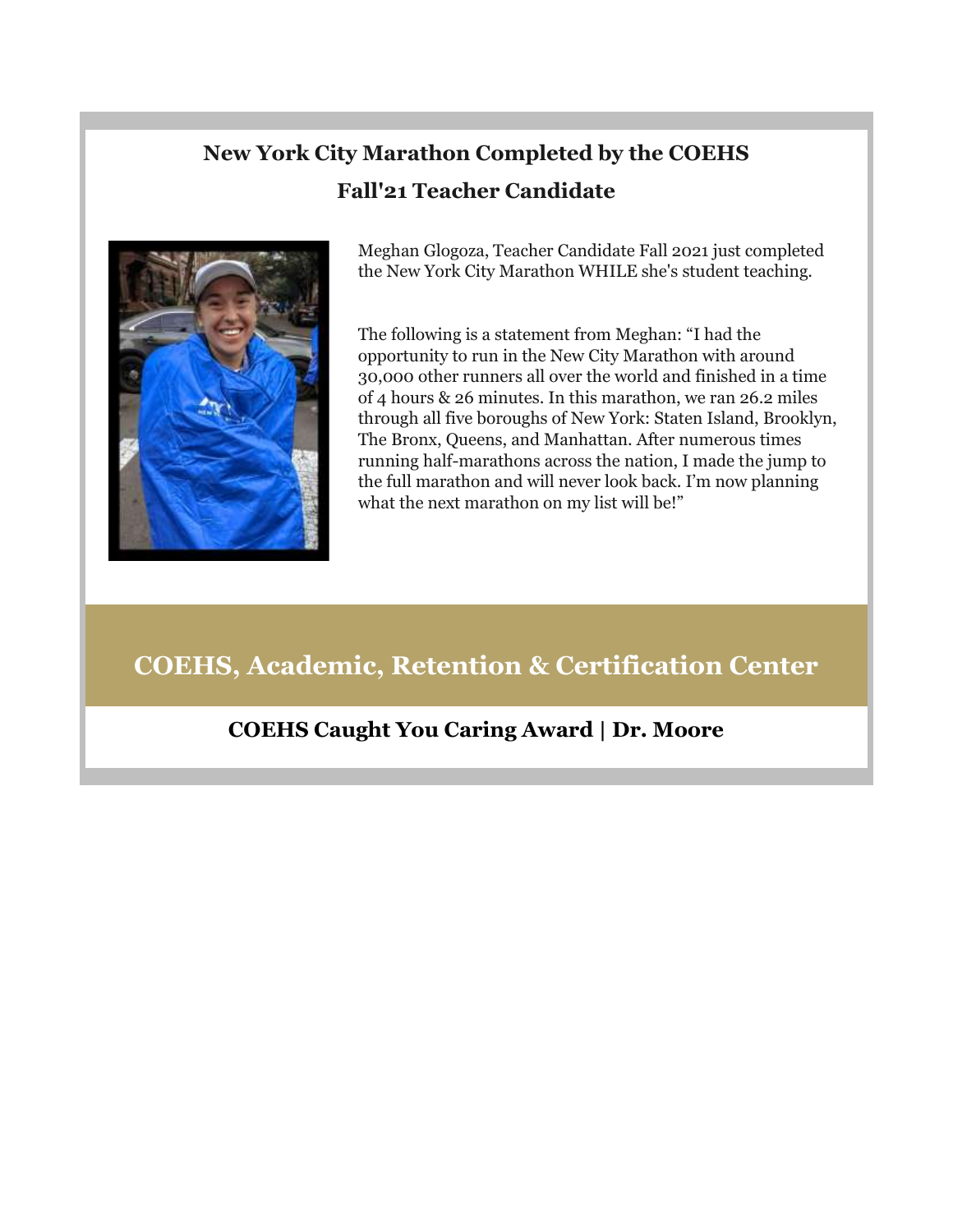



The COEHS - Caught You Caring program honors any faculty, staff, or student worker who was "caught caring" or going the extra mile to help someone within the college.

Dr. Moore is the Director of Certification and Field/Clinical Placements for the Academic, Retention and Certification Center (ARCC) within the College of Education and Human Services.

A comment from the nomination stated, "Dr. Moore has gone out of her way to support so many students during this difficult season. She has taken one freshman who has no familial support under her wing and acted a mentor for this student."

## **Curriculum & Instruction**

#### **The College of Education and Human Services**

#### **Receives DESE Grant**

The Department of Elementary and Secondary Education has awarded a Recruitment Grant to the College of Education and Human Services. The grant is designed to increase the number of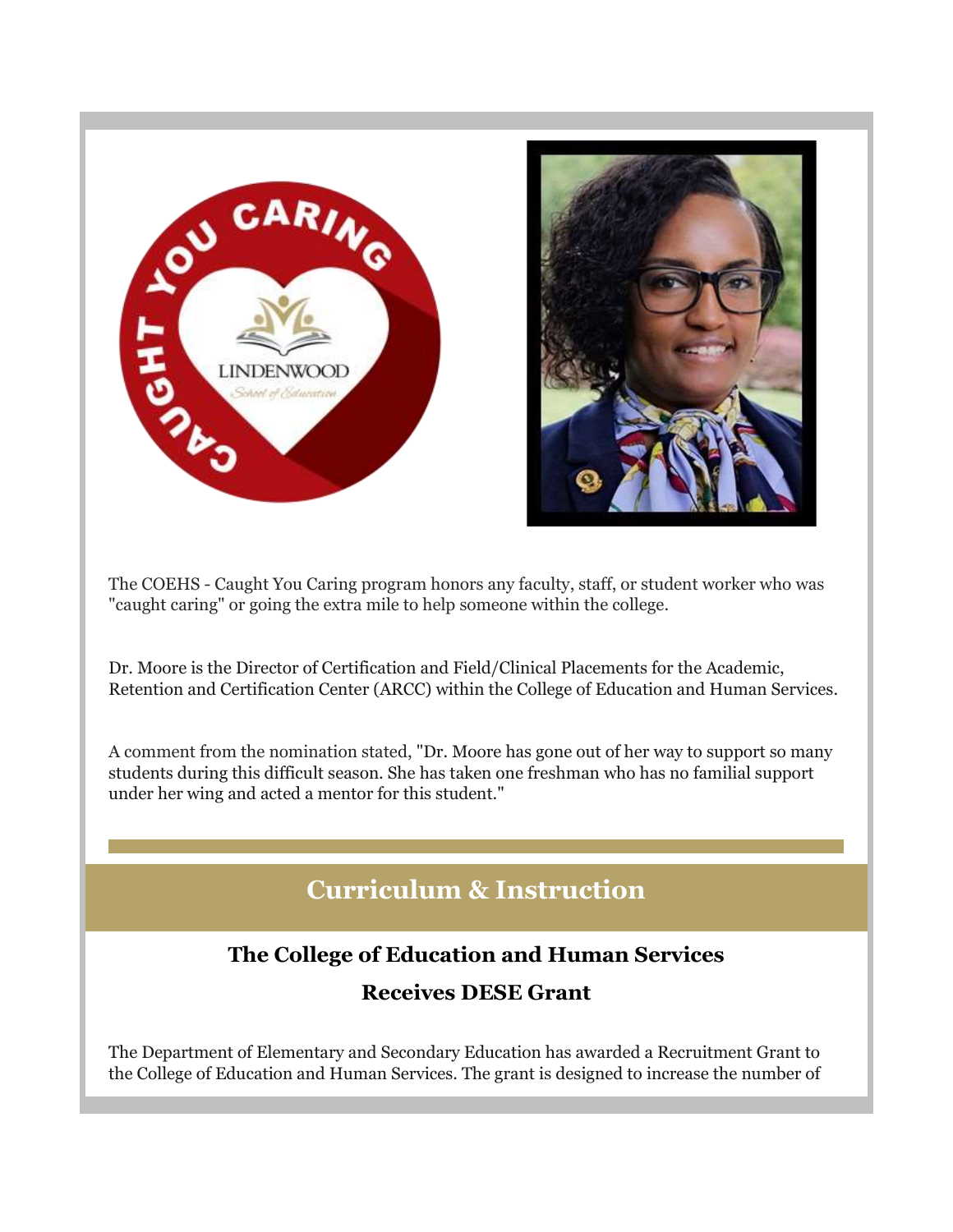teachers in PK-12 who are males of color. The grant includes funding for an Academy for the Preparation of Males of Color as Classroom Educators. Dr. David Gomez will be the director of the Academy and begin recruiting students to attend LU by FA 22 semester. The students accepted to the Academy will be provided with wrap-around services including tutoring, certification test preparation, group events, and excursions. Students complete all practicum course assignments in their home district as well as the LindenTeach Internship and student teaching. Then they are slated to 'return home to teach' this model for "Grown Your Teachers" will supply highly qualified teachers to school district partners affiliated with the grant and Lindenwood's COEHS. Dr. Claire Martin will serve as the program evaluator and assist with the collection of outcome data from student performance. The COEHS will seek additional grant funding from outside sources to continue diverse men and women for the teaching profession.

Principal Investigators for the grant included Drs. David Gomez, Vanessa Vandergraaf, Ronda Cypret-Mahach, Jill Hutcheson, and Anthony Scheffler.

#### **Camp Read-A-Lot**

Do you have a child entering 1st through 6th grade next year? Would you like your child to receive support and enrichment in reading? COEHS is thrilled to announce that Camp Read-A-Lot will be held in-seat in June of 2022! We are excited that our theme is outer space and Dr. Annie Arnone, a member of the Lindenwood faculty and NASA Endeavor STEM Teaching Certificate Project, will be our guest speaker!

When: June 6-24 (3 weeks), Monday-Friday, 9:00 to 11:30 am

Where: Harmon Hall on the Lindenwood University campus

Cost: \$80 per camper

Camp Read-A-Lot is a wonderful opportunity for your child to receive individualized reading support and we hope they join us this summer. We will be sending out enrollment information soon. For more information, please contact Dr. Ariel Robinson at **[grobinson@lindenwood.edu](mailto:grobinson@lindenwood.edu)**

#### **Library Media Certification**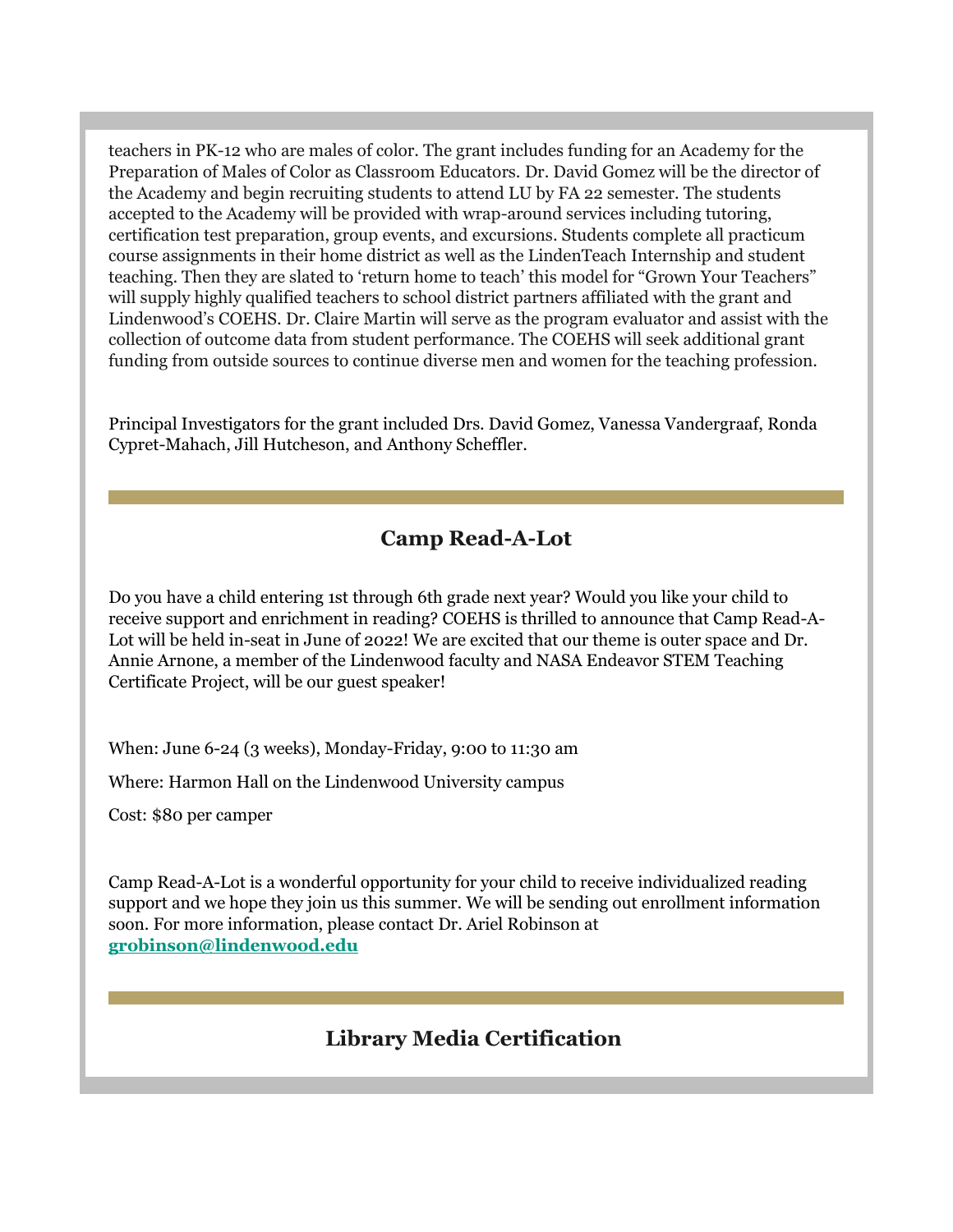Dr. Tonya Thompson served as part of the Missouri Department of Elementary and Secondary Education (DESE) Library Media sub-committee, composed of six school library leaders from around the state of Missouri, that successfully proposed a change to the requirements for earning a school library media certification.

In response to the growing number of teachers acquiring the library add-on certification by taking the Missouri Educator Gateway Assessment (MEGA) and finding themselves unprepared to run a school library successfully, the committee recommended that a minimal number of foundational courses be required in addition to passing the state assessment. Originally brought to DESE in early 2020, the vote was delayed due to Covid-19 related priorities but passed in September 2021.

The new School Library Media certification requirements include passing the MEGA and taking four core courses to give library candidates the necessary knowledge to transition to a school library role effectively. Lindenwood University offers a school library certificate that includes the four required courses (K-12 Library Media Specialist, Management of the Library Media Center, Developing and Managing Collections, and Organizing Information) and two additional courses that focus on necessary and desirable facilitation and technology skills. The combination of courses is intended to offer an overview of the roles of the librarian, the administrative aspects of library management, creating a fair and balanced media collection, and promoting proficiency in educational technology and digital literacy.

## **Student Teaching Spotlight**

#### **Meet Marina Esparza- LindenTeach Intern**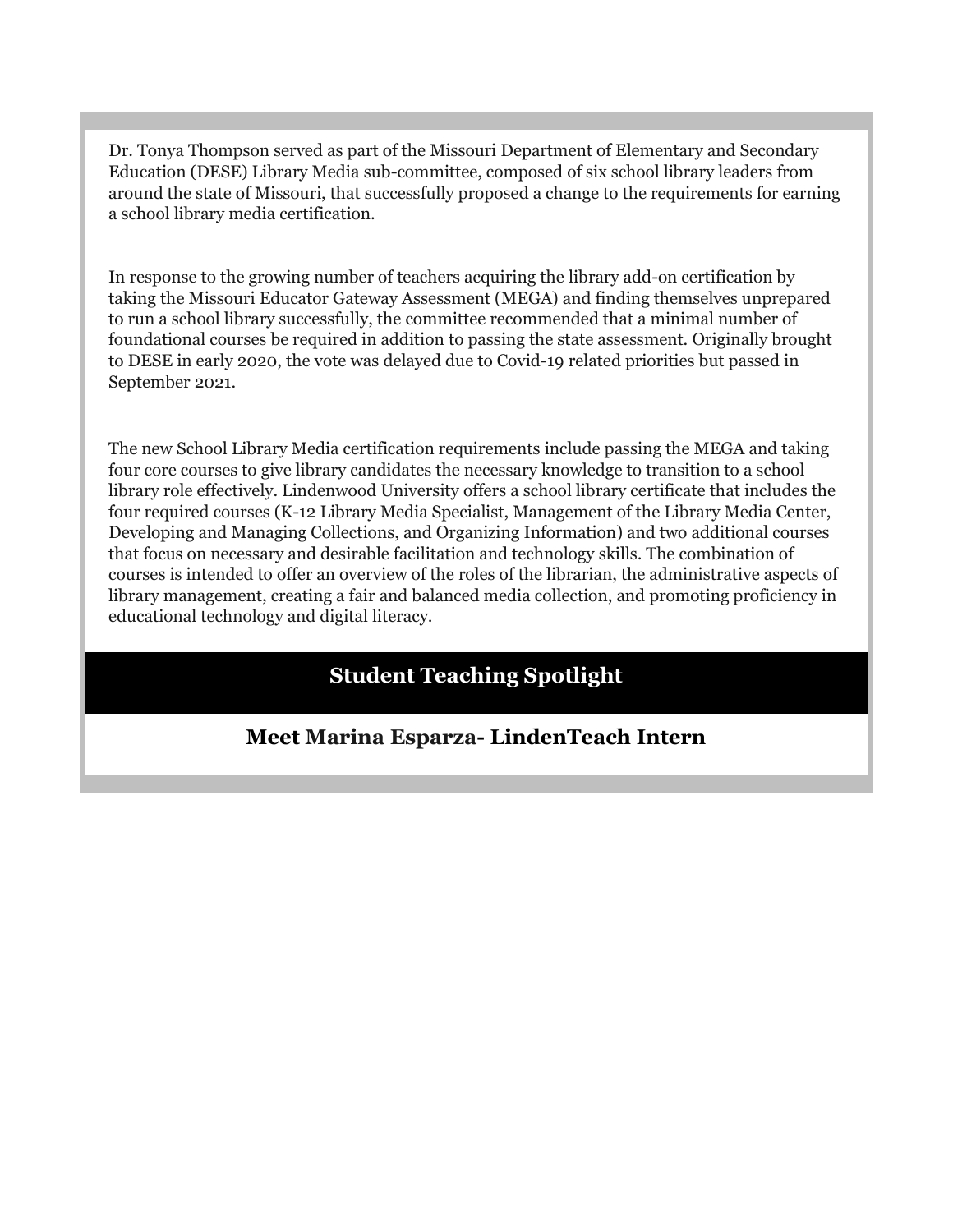

My name is Marina Esparza, and I am a Senior studying Special Education and minoring in Adaptive Sports and Recreation. I am on the softball team at Lindenwood and am from the Chicago area. I am a first-generation student and have three amazing sisters who inspire me daily. I have always wanted to be a teacher and I can't wait to pursue my passion of inclusivity and have my own classroom!

Learn more about the LindenTeach program and apply for a LindenTeach Internship by visiting the LindenTeach website.

**[Click Here to Visit the LindenTeach Website](https://nam04.safelinks.protection.outlook.com/?url=https%3A%2F%2Fr20.rs6.net%2Ftn.jsp%3Ff%3D001SjJg_D1Z8no8VH2uCZyK-h_yIynD_nOWVaTwDnAvK4Yt_smjaBwbDylWmhZFHVCea2FGOM74fxoLjMIetW5HS4HJPxXBRZFpRL_HzNGnBynqoktxnakzg74drSQ6RvTczWXyXCVH4c5R6ZsOhxRuMkzfvSk7MFQ7kq2p4tJTe2olknLZQQ4tOQ7pFR5nl0iYeiw_K4jdqzRfRXodd1yBECb1NOF_AyR6ksDSG7a2bYP56Vlt-HkYARJEq6LhiDSh2z286jeLrUg%3D%26c%3DZR8dVMv5A-1On4NQOYUFYNNm_t91tCqMjgXDwxJU4_9wtxmerGE_9A%3D%3D%26ch%3DtV0Y9jwOp_JSKyglb5NHWHd-7LPLZ4nXewdhMbDQL_KXvrT-Jbu32g%3D%3D&data=04%7C01%7Cphuffman%40lindenwood.edu%7C926cc78d28ec432c0e8308d9b4ec5351%7C3d72f08e540a4c68905d9e69c4d9c61e%7C1%7C0%7C637739749387313816%7CUnknown%7CTWFpbGZsb3d8eyJWIjoiMC4wLjAwMDAiLCJQIjoiV2luMzIiLCJBTiI6Ik1haWwiLCJXVCI6Mn0%3D%7C3000&sdata=eBs5%2B%2FMyHjq0PElmjoXwVmkAyQd07PtGPx3EnkGCjAc%3D&reserved=0)**

**Educational Leadership**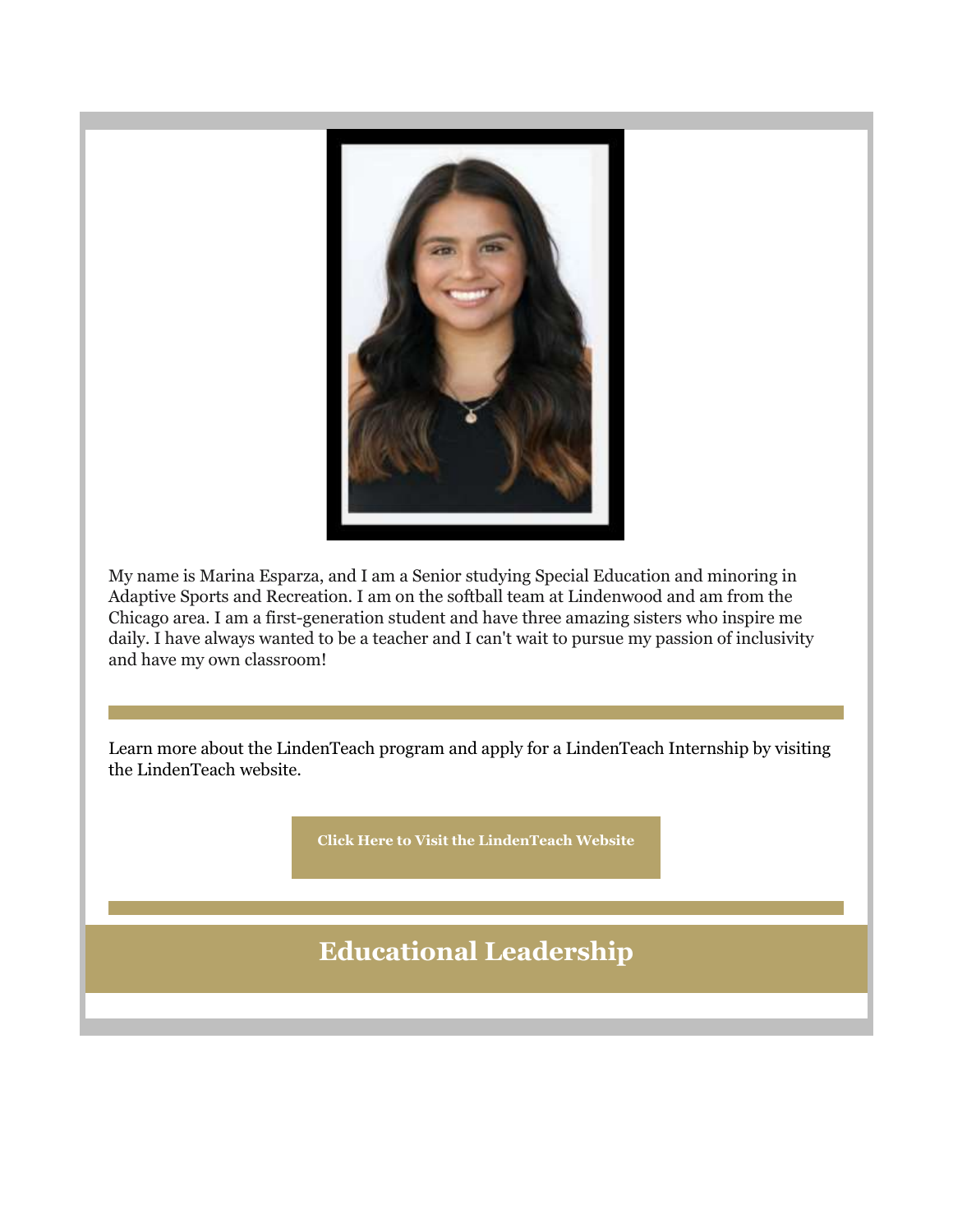#### **Dr. Robyne Elder Presented Signature Assignment Workshop for Lindenwood Learning Academy**

Dr. Robyne Elder, Associate Professor in Educational Leadership, presented a workshop entitled Creating and Using Signature Assignments in Courses for the Learning Academy at the end of October. Signature assignments are a wonderful way to integrate and assess learning in courses and across the curriculum. Using course outcomes, graduate attributes, reflection, and culminating projects to create a signature assignment makes student learning meaningful and creates evidence of such experiences. The workshop covered an understanding of signature assignments, supplied specific examples, and applied how to use them in courses. To access the presentation, please go to the **[General Education Assessment](https://nam04.safelinks.protection.outlook.com/?url=https%3A%2F%2Fr20.rs6.net%2Ftn.jsp%3Ff%3D001SjJg_D1Z8no8VH2uCZyK-h_yIynD_nOWVaTwDnAvK4Yt_smjaBwbD0EpF3t2AOWZ8EflLJSEYtYUf-Cg0gEpoksy2jtNWtHyx7kTlwIkxznxZeeU4p34aKxZM8nmIFjJsRj_OrA6YpI_eIALMg6a8mWNNAskVjo9MFhi-umrXFNwy12TOjuLYRqh0Xqmct2Njm-6MPp8sJWvCXCpVmbAwj__LJPnB_exR1ZXSgNFtOPY_a0r3eL26BqpfXCHOoVBtg1ksZN-hdbl9d7mWFAvOD8SbbiKvRFr%26c%3DZR8dVMv5A-1On4NQOYUFYNNm_t91tCqMjgXDwxJU4_9wtxmerGE_9A%3D%3D%26ch%3DtV0Y9jwOp_JSKyglb5NHWHd-7LPLZ4nXewdhMbDQL_KXvrT-Jbu32g%3D%3D&data=04%7C01%7Cphuffman%40lindenwood.edu%7C926cc78d28ec432c0e8308d9b4ec5351%7C3d72f08e540a4c68905d9e69c4d9c61e%7C1%7C0%7C637739749387323775%7CUnknown%7CTWFpbGZsb3d8eyJWIjoiMC4wLjAwMDAiLCJQIjoiV2luMzIiLCJBTiI6Ik1haWwiLCJXVCI6Mn0%3D%7C3000&sdata=uTaeQ4dviLMQv83u93Sp6PUzJq84Oh4ZqtcssAAsSU4%3D&reserved=0)** website (under Documents) and look for the workshop offered again in the spring!

For more on signature assignments, access this blog post from AAC&U:

**Fostering Integrative Learni[ng and Reflection through "Signature Assignments" |](https://nam04.safelinks.protection.outlook.com/?url=https%3A%2F%2Fr20.rs6.net%2Ftn.jsp%3Ff%3D001SjJg_D1Z8no8VH2uCZyK-h_yIynD_nOWVaTwDnAvK4Yt_smjaBwbD0EpF3t2AOWZbZRzwgmloBjOl43R1JSU_YJ_x0t3kfjeW723Zt4eMvPY3VWH-6-koxDYbwY7xZjcOSxpEKl8pFwYcVevWcbm6RYp02DAMdl2CQ_tdP9dPA_leEWh6ekqXVkkX3HPIfSCRflI5IaAbzuWiNwQ855oizhEqvOEIuEFxaPQoakf8cnUz4h9XlJ2zdu0cVMuqNpJylc_5AQsIvJn3KbjQpUVn9E0oyUL2A9_%26c%3DZR8dVMv5A-1On4NQOYUFYNNm_t91tCqMjgXDwxJU4_9wtxmerGE_9A%3D%3D%26ch%3DtV0Y9jwOp_JSKyglb5NHWHd-7LPLZ4nXewdhMbDQL_KXvrT-Jbu32g%3D%3D&data=04%7C01%7Cphuffman%40lindenwood.edu%7C926cc78d28ec432c0e8308d9b4ec5351%7C3d72f08e540a4c68905d9e69c4d9c61e%7C1%7C0%7C637739749387333733%7CUnknown%7CTWFpbGZsb3d8eyJWIjoiMC4wLjAwMDAiLCJQIjoiV2luMzIiLCJBTiI6Ik1haWwiLCJXVCI6Mn0%3D%7C3000&sdata=tAW0cWkOgePOypUeWNS24oL6sr3g17CPcIzYVcjJVx4%3D&reserved=0)  [Association of American Colleges & Universities \(aacu.org\)](https://nam04.safelinks.protection.outlook.com/?url=https%3A%2F%2Fr20.rs6.net%2Ftn.jsp%3Ff%3D001SjJg_D1Z8no8VH2uCZyK-h_yIynD_nOWVaTwDnAvK4Yt_smjaBwbD0EpF3t2AOWZbZRzwgmloBjOl43R1JSU_YJ_x0t3kfjeW723Zt4eMvPY3VWH-6-koxDYbwY7xZjcOSxpEKl8pFwYcVevWcbm6RYp02DAMdl2CQ_tdP9dPA_leEWh6ekqXVkkX3HPIfSCRflI5IaAbzuWiNwQ855oizhEqvOEIuEFxaPQoakf8cnUz4h9XlJ2zdu0cVMuqNpJylc_5AQsIvJn3KbjQpUVn9E0oyUL2A9_%26c%3DZR8dVMv5A-1On4NQOYUFYNNm_t91tCqMjgXDwxJU4_9wtxmerGE_9A%3D%3D%26ch%3DtV0Y9jwOp_JSKyglb5NHWHd-7LPLZ4nXewdhMbDQL_KXvrT-Jbu32g%3D%3D&data=04%7C01%7Cphuffman%40lindenwood.edu%7C926cc78d28ec432c0e8308d9b4ec5351%7C3d72f08e540a4c68905d9e69c4d9c61e%7C1%7C0%7C637739749387333733%7CUnknown%7CTWFpbGZsb3d8eyJWIjoiMC4wLjAwMDAiLCJQIjoiV2luMzIiLCJBTiI6Ik1haWwiLCJXVCI6Mn0%3D%7C3000&sdata=tAW0cWkOgePOypUeWNS24oL6sr3g17CPcIzYVcjJVx4%3D&reserved=0)**

#### **Dr. Tanya Vest and Wendy Linton Attend MSTA Conference**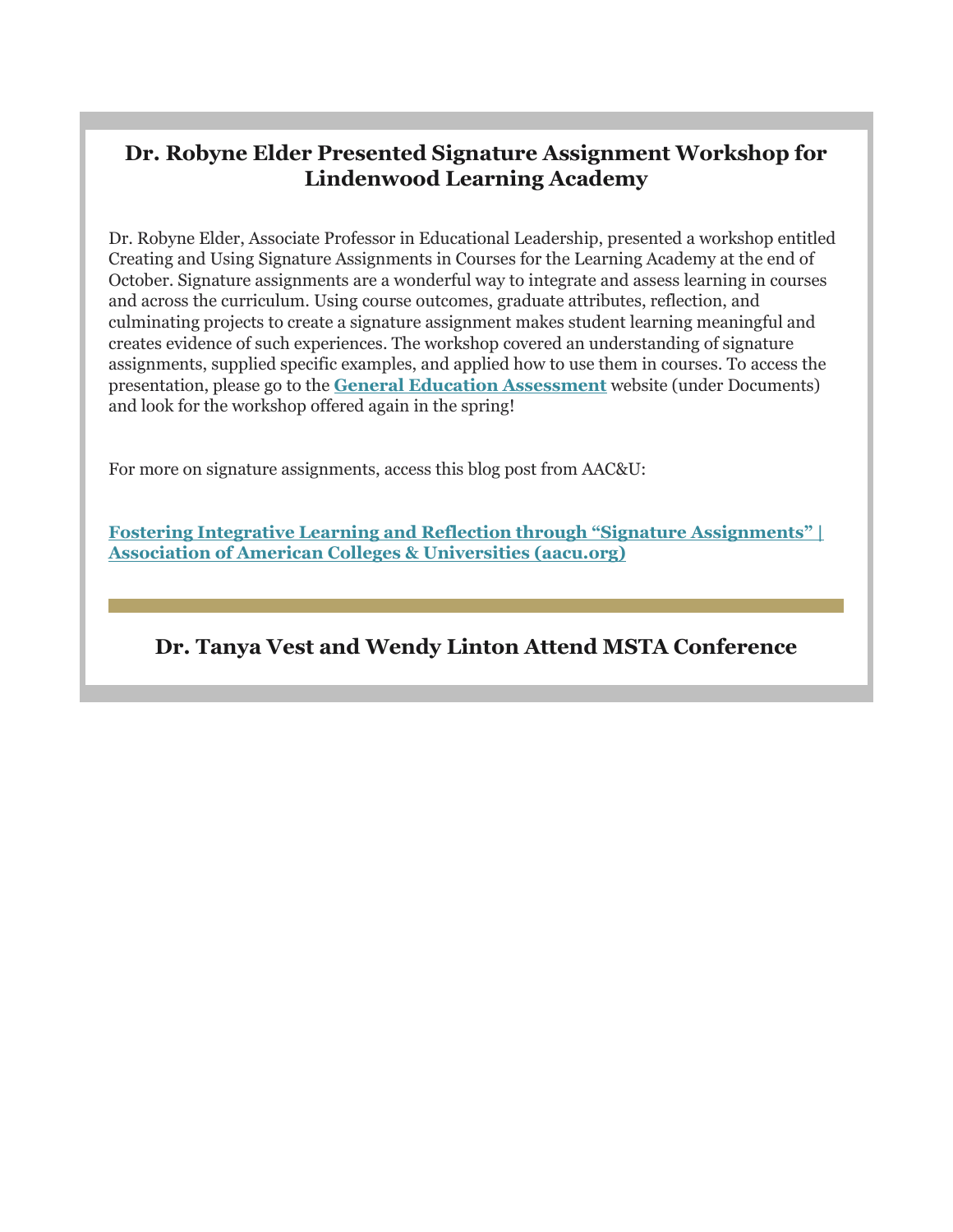

Dr. Tanya Vest and Wendy Linton represented Lindenwood University at the Missouri State Teacher Association's Fall Conference in Columbia, Missouri. They offered Continuing Credits to interested attendees and promoted Lindenwood's various Educational Leadership degree programs.

## **Dr. Steffes Attends SMCAA Conference**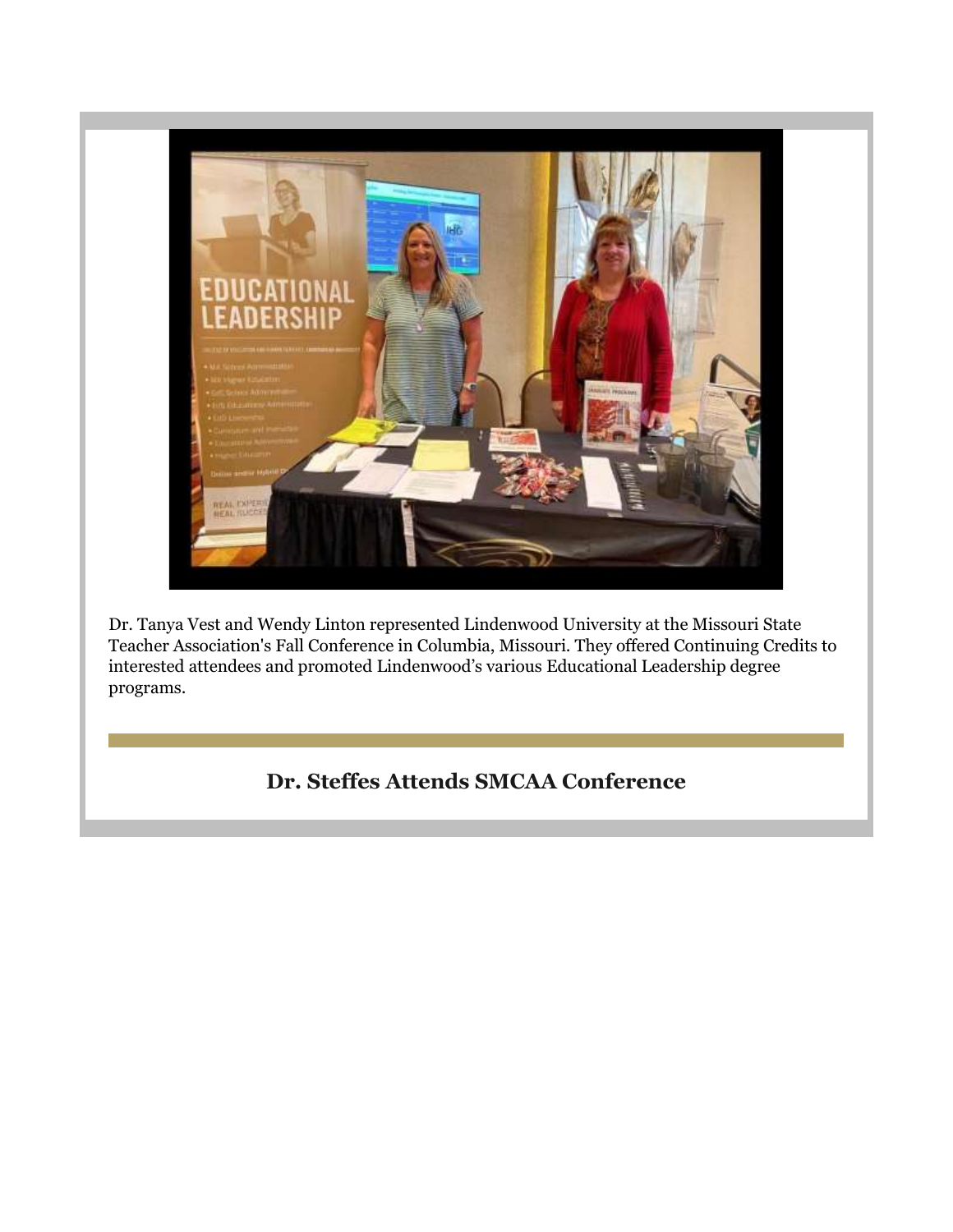

Dr. Bob Steffes, Department Chair for Educational Leadership, recently traveled to Lake of the Ozarks to attend the Show-Me Curriculum Administrator Association's 2021 Fall Conference – "Equity and Access: Moving Students Toward Their Personal Best." Dr. Steffes promoted Lindenwood University and COEHS programs with a booth in the Exhibit Hall, and also attended some breakout sessions related to current trends in education.

## **Human Services**

## **Counseling**

## **Dr. Patterson-Mills and Brittany Grass Present at Fort Zumwalt**

During November a PD event for Fort Zumwalt Counselors took place. The topic was Solution-Focused Brief Therapy (SFBT): Refresher. This presentation focused on reviewing key concepts of this therapy that is well-suited for k-12 settings. Counselors were also given the opportunity to troubleshoot current cases using an SFBT lens.

## **Dr. Patterson-Mills co-authored Publication in**

#### *The Journal of School-Based Policy and Evaluation*

In the article entitled, "The Critical Need for Peer Clinical Supervision", a team of authors developed a document to the role of post-graduation supervision for school counselors. Given the rise of mental health issues among k-12 populations nationally, providing opportunities for school counselors to receive clinical supervision is heightened. The paper examines best practices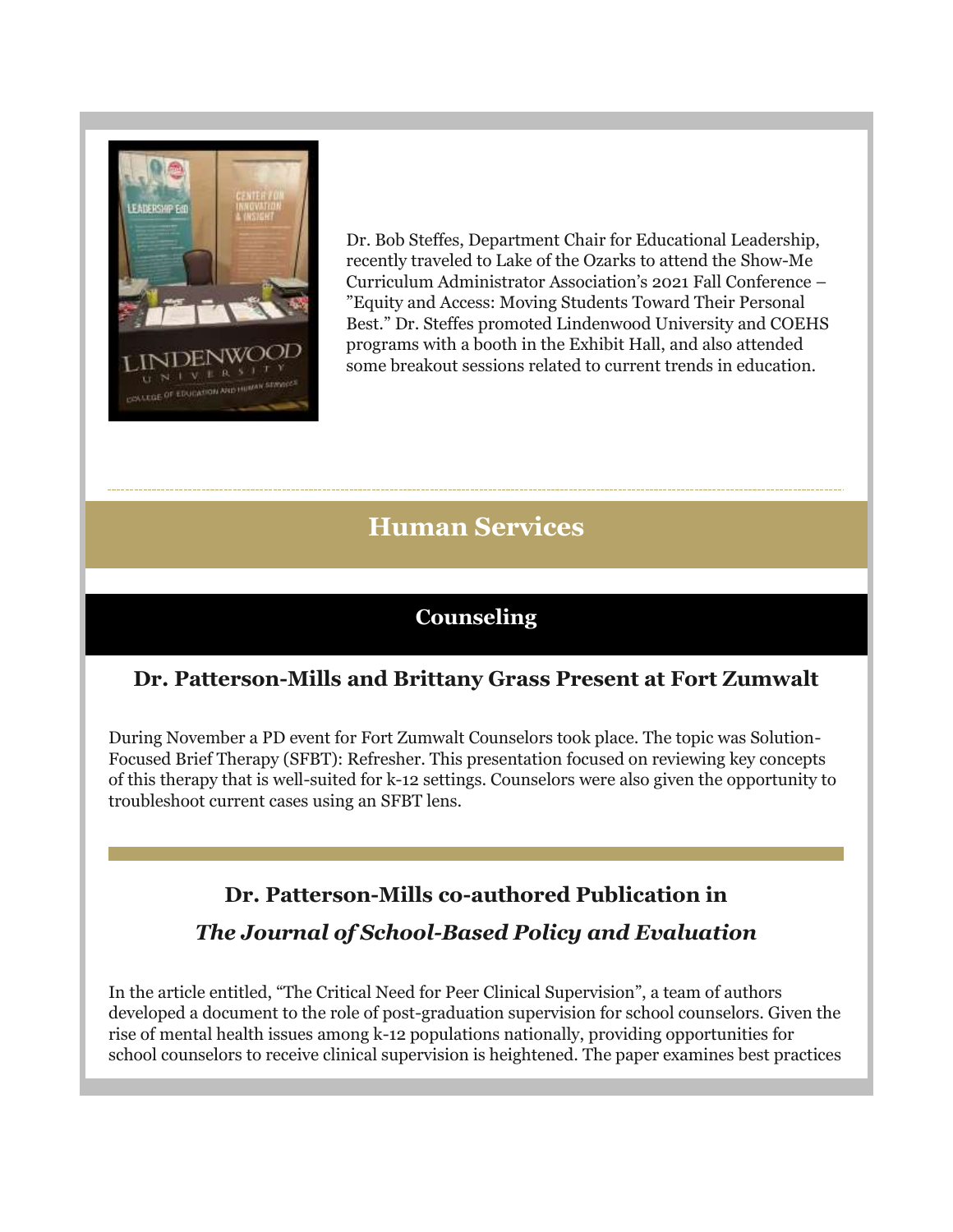for district leaders, school counselors, and professional organizations to ensure there is an opportunity to reduce counselor burn out and the potential for unethical behaviors.



#### **Professional Development Opportunity in December**

Join Dr. Tawni Ferrarini, director of the Economic Education Center, as she leads a webinar on economic markets during COVID. The webinar connects with social studies, current events, history, economics, personal finance, and other subjects. The webinar is free but registration is required. This event is part of the ongoing professional development opportunities offered through the Council for Economic Education's **[EconEdLink.](https://nam04.safelinks.protection.outlook.com/?url=https%3A%2F%2Fr20.rs6.net%2Ftn.jsp%3Ff%3D001SjJg_D1Z8no8VH2uCZyK-h_yIynD_nOWVaTwDnAvK4Yt_smjaBwbD2EuLVgU36-n17LtVCe9eE59xsRwuNxXMTbnU_q3dSOLbVKiF-ABL9FhQYPxPA3wNank796BP06s4YeTXoFd33cAaZokU01OOQ%3D%3D%26c%3DZR8dVMv5A-1On4NQOYUFYNNm_t91tCqMjgXDwxJU4_9wtxmerGE_9A%3D%3D%26ch%3DtV0Y9jwOp_JSKyglb5NHWHd-7LPLZ4nXewdhMbDQL_KXvrT-Jbu32g%3D%3D&data=04%7C01%7Cphuffman%40lindenwood.edu%7C926cc78d28ec432c0e8308d9b4ec5351%7C3d72f08e540a4c68905d9e69c4d9c61e%7C1%7C0%7C637739749387343691%7CUnknown%7CTWFpbGZsb3d8eyJWIjoiMC4wLjAwMDAiLCJQIjoiV2luMzIiLCJBTiI6Ik1haWwiLCJXVCI6Mn0%3D%7C3000&sdata=4fog%2FWVED7l7xDe3PShri%2BiB7CDPN70VsYMLFmqS3DQ%3D&reserved=0)**

# **December 16, 11:30AM-12:30PM (CT)On-Demand Thursdays:**

#### **Demand, Supply and Market Equilibrium During COVID**

In this personal finance and economics webinar, we will discuss what is happening to buyers and sellers in a shared, unexpected economic environment. Learn to use educational technology to demonstrate how markets work and to demonstrate how COVID-related events have impacted markets, influenced prices, and affected business and consumer incentives. Participants will learn how to have students take on different roles and create simulations to illustrate how price changes impact markets, production, and consumption during unexpected crises like the COVID pandemic.

**[Click Here to Register](https://nam04.safelinks.protection.outlook.com/?url=https%3A%2F%2Fr20.rs6.net%2Ftn.jsp%3Ff%3D001SjJg_D1Z8no8VH2uCZyK-h_yIynD_nOWVaTwDnAvK4Yt_smjaBwbD0EpF3t2AOWZxK8qmTs4b-lZ0y-6SQxNSSVsFWKJra-72ml8DpmUpDeULQb_79_9Al6G-RY4yJ6zsY_HW2l6Kpk6QeHkHArnZ2jK4rcS4BqfP4wm35sMBcrBOKV4ceW5DMorjUb0fZdKFQ1Z8vyJCTmEMAPJtA2zfKk6c13euLrz5CCs3x1NjmMLmtodl_zqLwfSKcqMW7JD%26c%3DZR8dVMv5A-1On4NQOYUFYNNm_t91tCqMjgXDwxJU4_9wtxmerGE_9A%3D%3D%26ch%3DtV0Y9jwOp_JSKyglb5NHWHd-7LPLZ4nXewdhMbDQL_KXvrT-Jbu32g%3D%3D&data=04%7C01%7Cphuffman%40lindenwood.edu%7C926cc78d28ec432c0e8308d9b4ec5351%7C3d72f08e540a4c68905d9e69c4d9c61e%7C1%7C0%7C637739749387363599%7CUnknown%7CTWFpbGZsb3d8eyJWIjoiMC4wLjAwMDAiLCJQIjoiV2luMzIiLCJBTiI6Ik1haWwiLCJXVCI6Mn0%3D%7C3000&sdata=FonY7d4F8T5XJzu2xd%2FNKUKITL1CsXl%2FMn58F5cV8to%3D&reserved=0)**